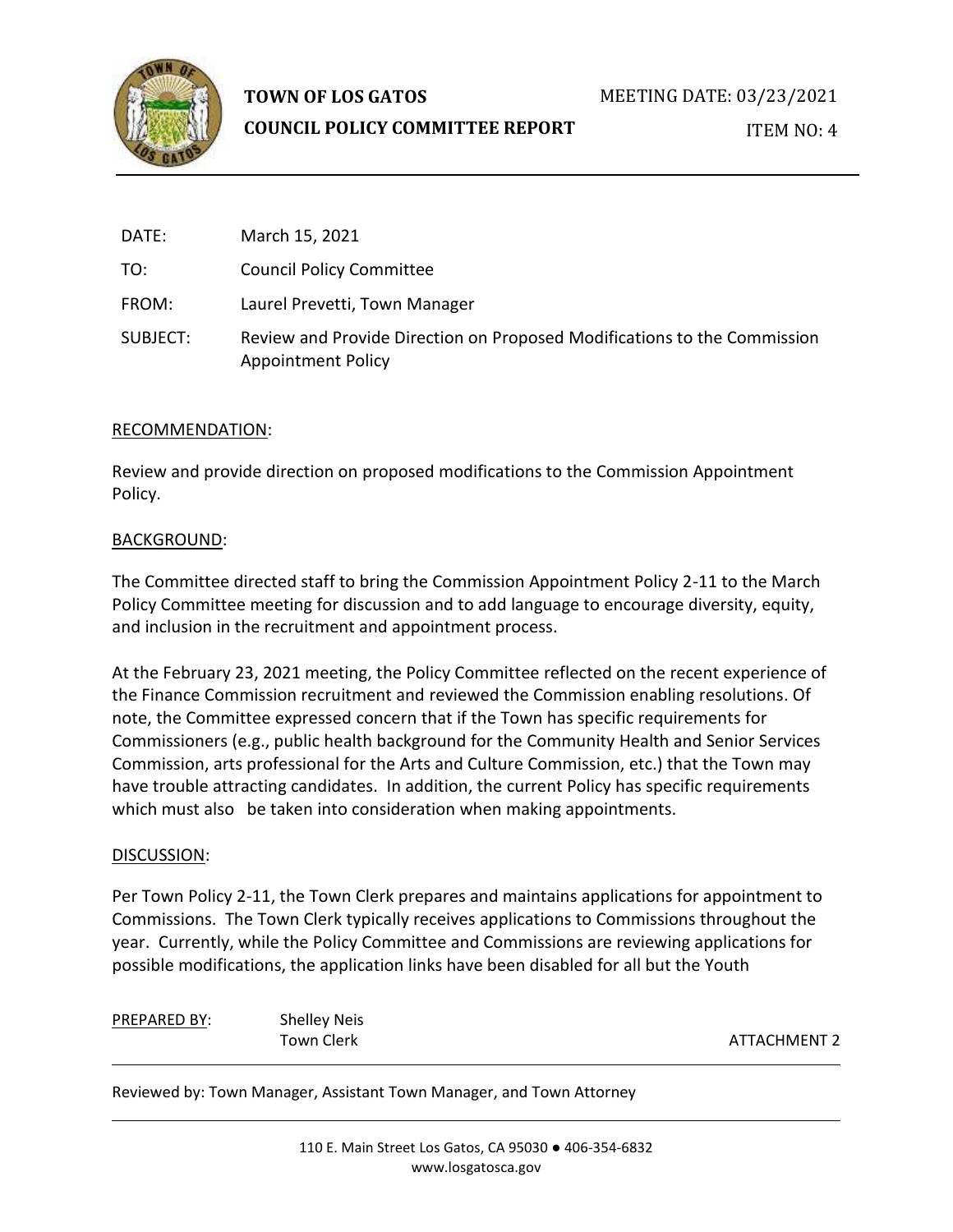PAGE 2 OF 3 SUBJECT: Commission Appointment Policy DATE: March 15, 2021

## DISCUSSION (continued):

Commission, which is currently undergoing recruitment. An adult applicant can apply for as many Commissions as they would like, but are required to complete separate applications, and can only serve on one Commission at a time. Each Commission's application has questions specific to the Commission. In some cases, certain Commissions receive many applications while other Commissions do not have any applicants.

The Town holds its annual adult recruitment and appointment process in the fall, with mid-year recruitments held in early spring if necessary. In accordance with State Law, the Town Clerk posts a list of current vacancies on the Town website and on the front door of Town Hall throughout the year. During the recruitment cycle, the Town Clerk advertises the current vacancies in various media (Leadership Los Gatos, Chamber of Commerce, Los Gatos Weekly ads, Town website, What's New email blast, social media, KCAT, Town events, etc.) to inform residents and encourage participation. The Clerk also notifies applicants from the last 12 months who were not interviewed or were not appointed by Council of the vacancy to determine if they are still interested. If the applicant is interested, they are placed in the applicant pool for the next scheduled interviews by Council.

## **Diversity, Equity, Inclusion (DEI)**

The Commission applications could be modified to include questions about how the Commission could address diversity, equity, and inclusion without asking specific race, nationality, ethnicity, gender, or age of the applicant.

#### **Term Limits/Appointments**

The Policy Committee has previously discussed term limits and at that time was not in favor of them, due in part because Council did not have term limits, and because it was felt it would hinder the Town's ability to have fully staffed Commissions.

Term limits have pros and cons. Pros would be new perspectives and ideas with the regular turn over of Commissioners. Cons would be losing institutional knowledge and potentially smaller Commissions because the number of applicants may be reduced.

Council has the difficult task of balancing the need to keep institutional knowledge while encouraging new interest and ideas. By not defaulting to appoint an incumbent when there are other qualified applicants, this practice could potentially encourage more applicants to apply. As with Council candidates, it can be perceived that incumbents will always be appointed thereby discouraging potential applicants.

Options for the Committee to discuss:

• Should there be a certain percentage of incumbents versus new Commissioners on each Commission?